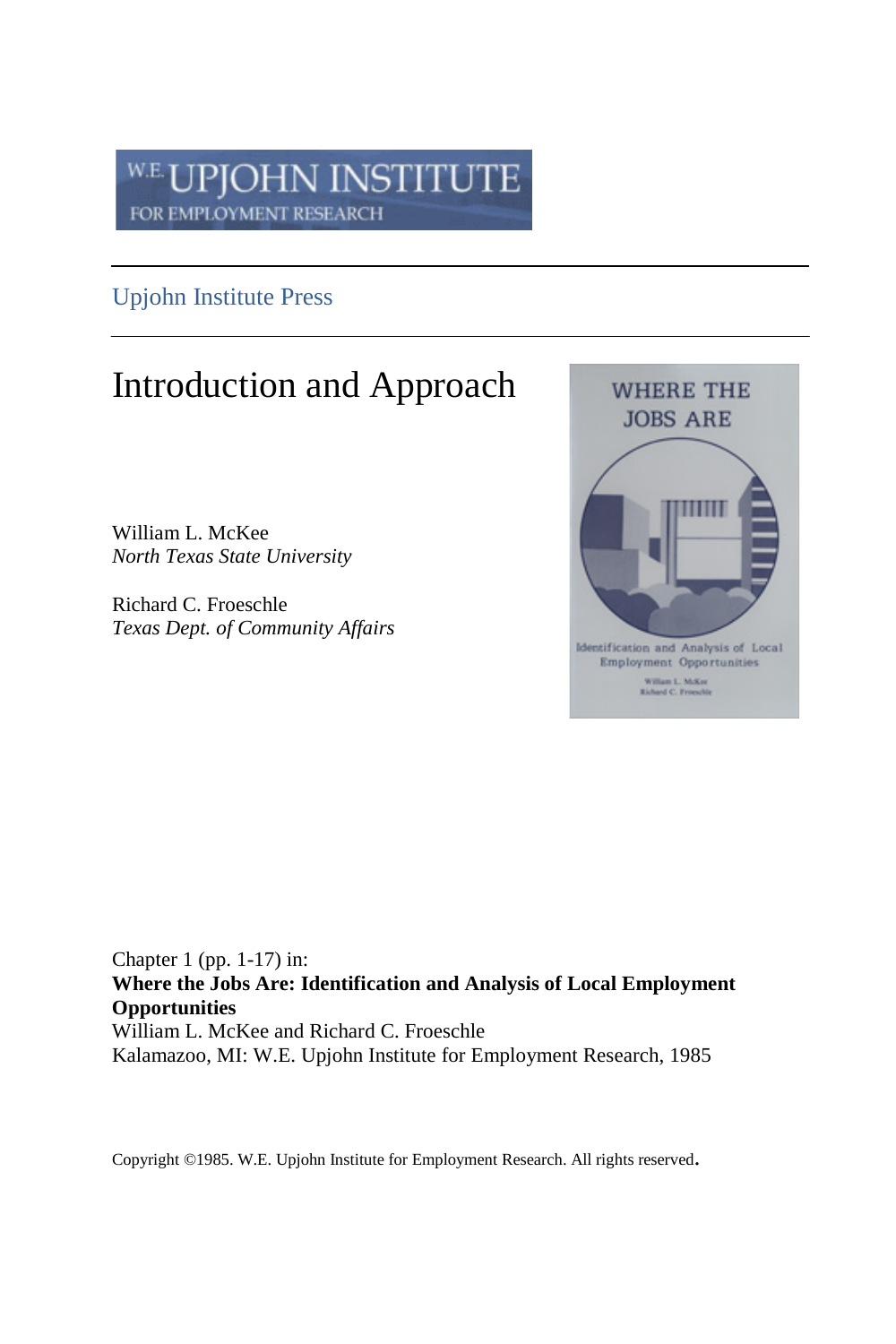# **Chapter 1 Introduction and Approach**

#### **Introduction**

Information about job opportunities is essential in guiding the decisions of planners, educators, placement specialists, students, businessmen and women, job seekers, and others who contemplate becoming economically active in the marketplace. Understanding the specifics of employment and job openings in <sup>a</sup> community is an integral part of many local level decisions—for <sup>a</sup> student about to choose <sup>a</sup> college major o<sup>r</sup> <sup>a</sup> local planning agency which has funding to establish <sup>a</sup> skill training program. To enhance such an understanding, this monograph provides a practical, stepby-step process for using *publicly available* information to analyze the local labor market. The process presented here may also be adjusted to serve very narrow needs, such as identifying local employers who hire workers in <sup>a</sup> particular occupational category.

For whatever purpose, to take full advantage of the available resources <sup>a</sup> user must have <sup>a</sup> grasp of the wide variety of data sources and the ways in which the data may be used to analyze labor market activity. The user should also understand the *labor market concepts* used in the analysis, including the various components of the labor force and the manner in which data are collected. (Appendix 1 provides definitions of the fundamental labor force concepts which the reader will encounter.)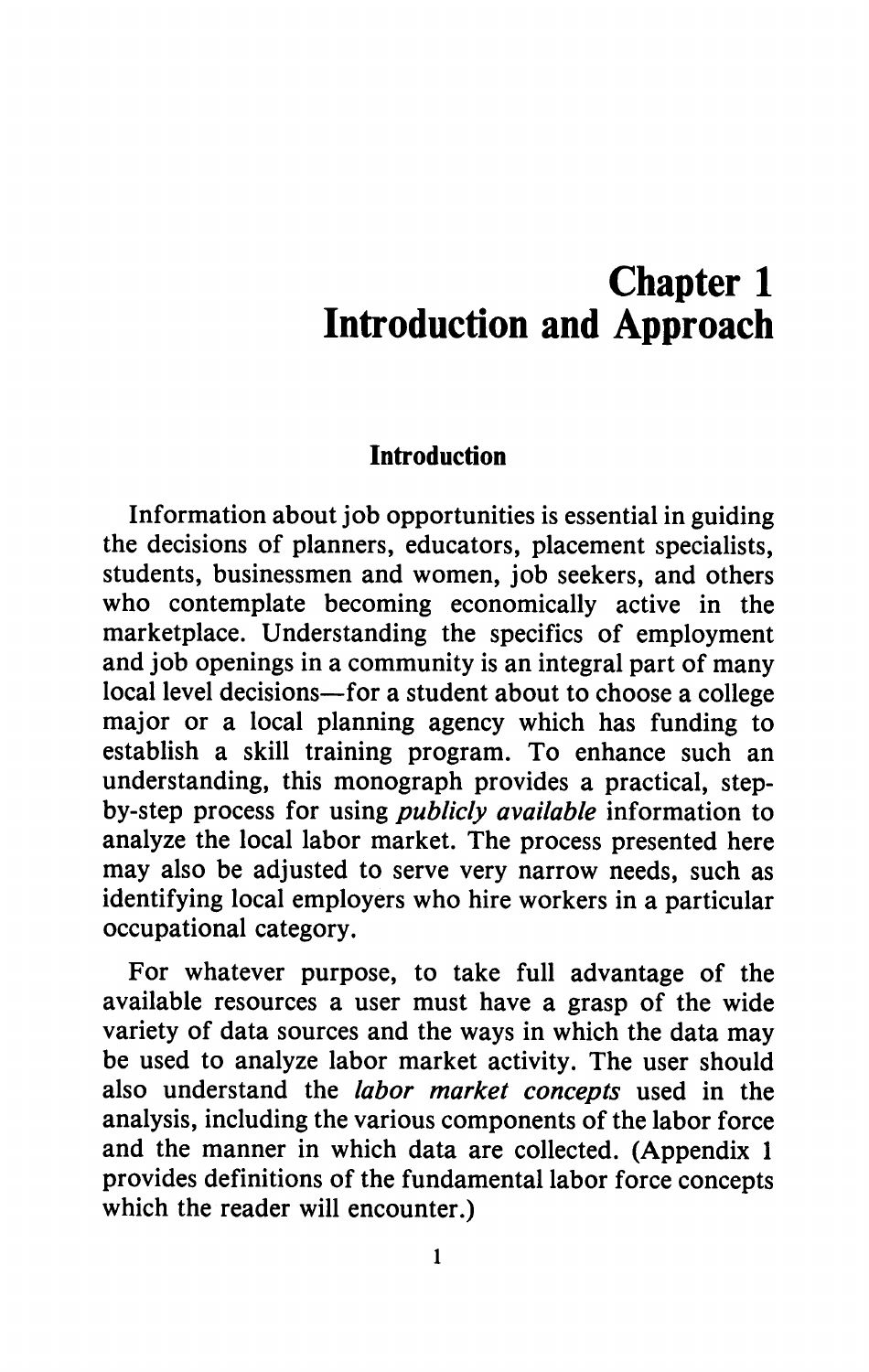# *Intuitive Analysis*

The intuitive methodology described here actually evolves from <sup>a</sup> practical and applied approach to making the most complete use of available labor market data. The more pure econometric o<sup>r</sup> mathematical statistics approach, alter natively, proceeds from exactly specified relationships such as independent random sampling, normality of distribution, and homogeneity of variance. From these and other abstrac tions and assumptions, the mathematical statistician con structs <sup>a</sup> formal model which hinges upon its own internal consistency.

Intuitive data analysis is more <sup>a</sup> framework within which information is "teased" from the available, imperfect data. While this approach utilizes and depends upon the findings of statistical theory, intuitive analysis also draws heavily on the researcher's past experiences with these and similar data, reasoned hunches, and (hopefully) good sense. Data analysis in this approach involves the search for indications rather than conclusions. To identify emerging job opportunities in the local area, the process may risk <sup>a</sup> greater possibility of er ror, but it capitalizes on its greater frequency of occasions where the right answer is suggested.

In some situations, particularly those involving economic estimates based on statistical surveys of smaller Metropolitan Statistical Areas (MSAs) and counties, the surveys' standard errors are so large relative to the groups' average that intuitive analysis permits <sup>a</sup> more reasonable estimate. In other words, while one advantage of random sample surveying is that the analyst can calculate the exact limits of the data (i.e., standard errors), these standard er rors may be so large that <sup>a</sup> more intuitive analytical process holds at least as good o<sup>r</sup> better prospect of reasonableness. Still, the integrity of intuitive analysis depends almost entire ly upon the reasonableness with which it is deduced.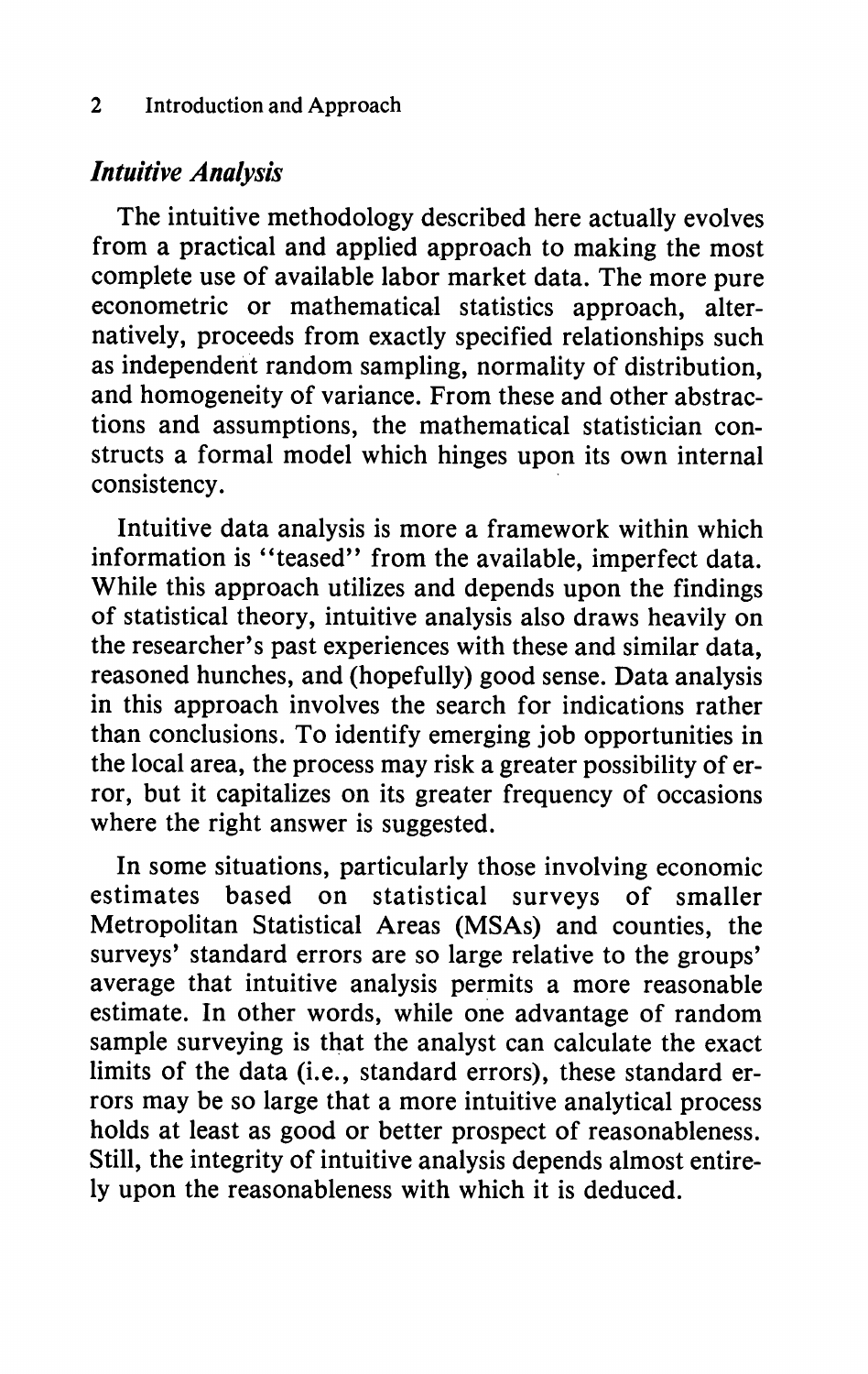For other reasons, such as the negative correlation be tween survey sample size and the amount of nonrandom er ror, intuitive analysis also may be preferred to <sup>a</sup> purer statistical approach. In association, then, with the cost effi ciencies of intuitive analysis, the less than statistically pure approach has advantages aside from the major reason that it is adopted for local labor market analysis—statistically precise data are not available, at least for the most part.

## *Background and Methods*

An analysis of industrial employment can be undertaken with techniques ranging in complexity from intricate statistical models to simple descriptive examination. The available data, support resources, time constraints, and unique characteristics of the local labor market all play <sup>a</sup> part in determining the particular technique of analysis that is most appropriate in <sup>a</sup> given situation. In most cases, <sup>a</sup> methodical review of the available labor market information will point out specific industrial categories where employment activity and the possibility of job openings seem strongest. In some cases, however, <sup>a</sup> more rigorous analysis is necessary in order to understand the underlying causes of labor market activity.

Regardless of the mechanical complexity of the approach, the available techniques of analysis depend upon several indicators of job openings potential.

(1) When available, *new hire and worker accession rates* provide some of the best direct indicators of job openings activity and placement potential. Job openings can occur only through employment growth o<sup>r</sup> vacancies created by labor turnover. Workers vacate jobs for many reasons, including quits, deaths, retirements, transfer o<sup>r</sup> promotion. In most situations, the number of job openings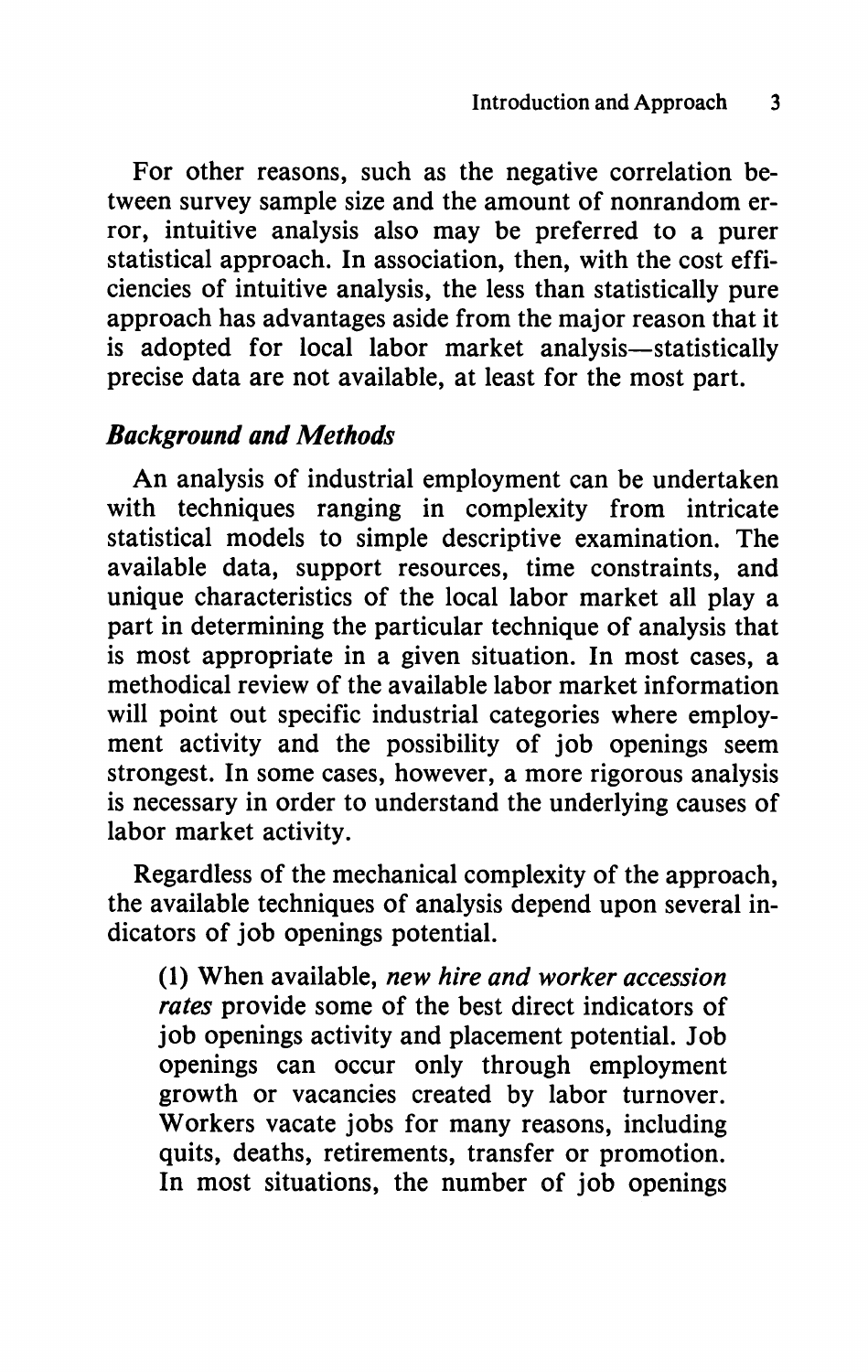created by turnover exceeds those resulting from employment growth, and the rates at which these vacancies occur vary by industry and geographic area; thus, the new hire rate, representing acces sions to job openings, is greater in some industries and labor markets than in others. By assembling data on the number of new hires and calculating new hire rates for separate industries, those that ex hibit the greatest potential for job openings can be identified.

Information on new hires, the new hire rate and worker accessions are available in states par ticipating in the Employment Service Potential (ESP) and the Employer Information Systems (EIS) projects. These projects utilize unemploy ment insurance records (filed with the employment service by all covered employers) to track in dividual employees by industry and employer. From these records, new hire data are available. Both the ESP and EIS programs are new, however, and data are generally available only for major U.S. industrial sectors and major industrial sectors within each state. Some pilot states have opera tional systems that provide detailed new hire rates for the state as well as substate areas. In most states, though, ESP and EIS information is limited, and the analyst must rely upon national rates as in dicators of local industry new hires.

Data on new hires are important indicators of job openings potential, but, because current detail ed data are unavailable for most states and local areas, other factors must be considered.

(2) *The employment level* within an industry is an important indicator of job openings activity. When actual counts of job vacancies and new hires are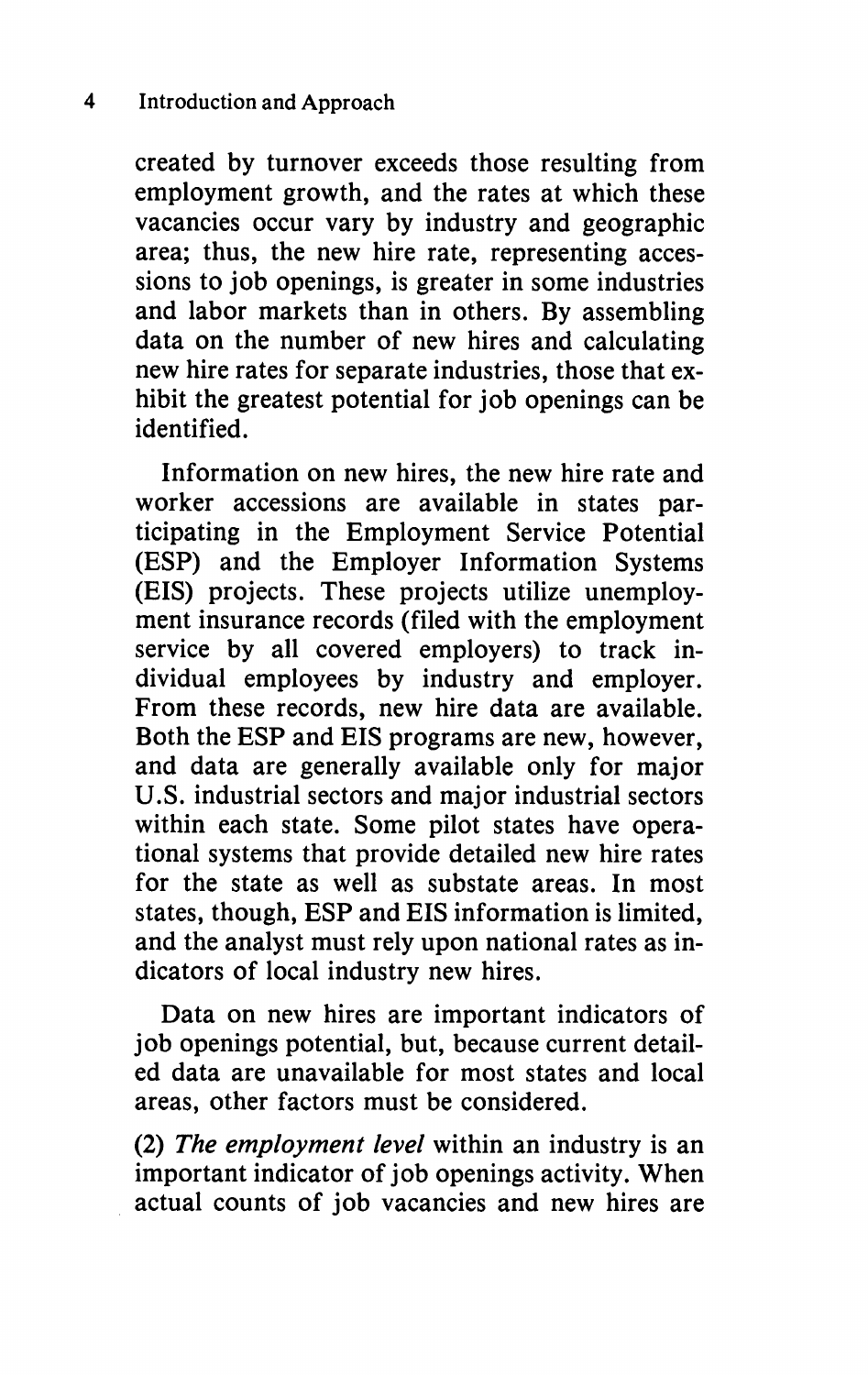unavailable, the level of employment (or size of an industry) can be used as an indicator of job openings activity. If worker separations can be assumed to be uniform across industries, the largest number of openings will occur within the industrial categories with the greatest employment. Because of the volume of employment in large industries, separations will create a larger number of openings. Stated simply, *most of the job openings due to turnover will occur in industries where most of the jobs are located.* Analysis based upon size alone, however, can be misleading, and employment levels as an indicator should be used in conjunction with other supporting information.

The *Standard Industrial Classification (SIC) Manual* provides a systematic code for collecting and tabulating data by industry. This system pro motes the uniformity and comparability of data collected by various governmental agencies and private organizations. Industries are classified by the type of activity in which they are engaged; thus, the classification system attempts to cover the en tire field of national and local economic activities.

For the classification, an establishment is an economic unit, generally at a single physical loca tion, where services or production are performed. The structure of the classification makes it possible to tabulate, analyze, and publish establishment data on a major division or on a two-digit, threedigit, or four-digit industry code basis according to the level of industrial detail considered most ap propriate. Each establishment is assigned an in dustry code on the basis of its primary activity which is determined by its principal product or service rendered.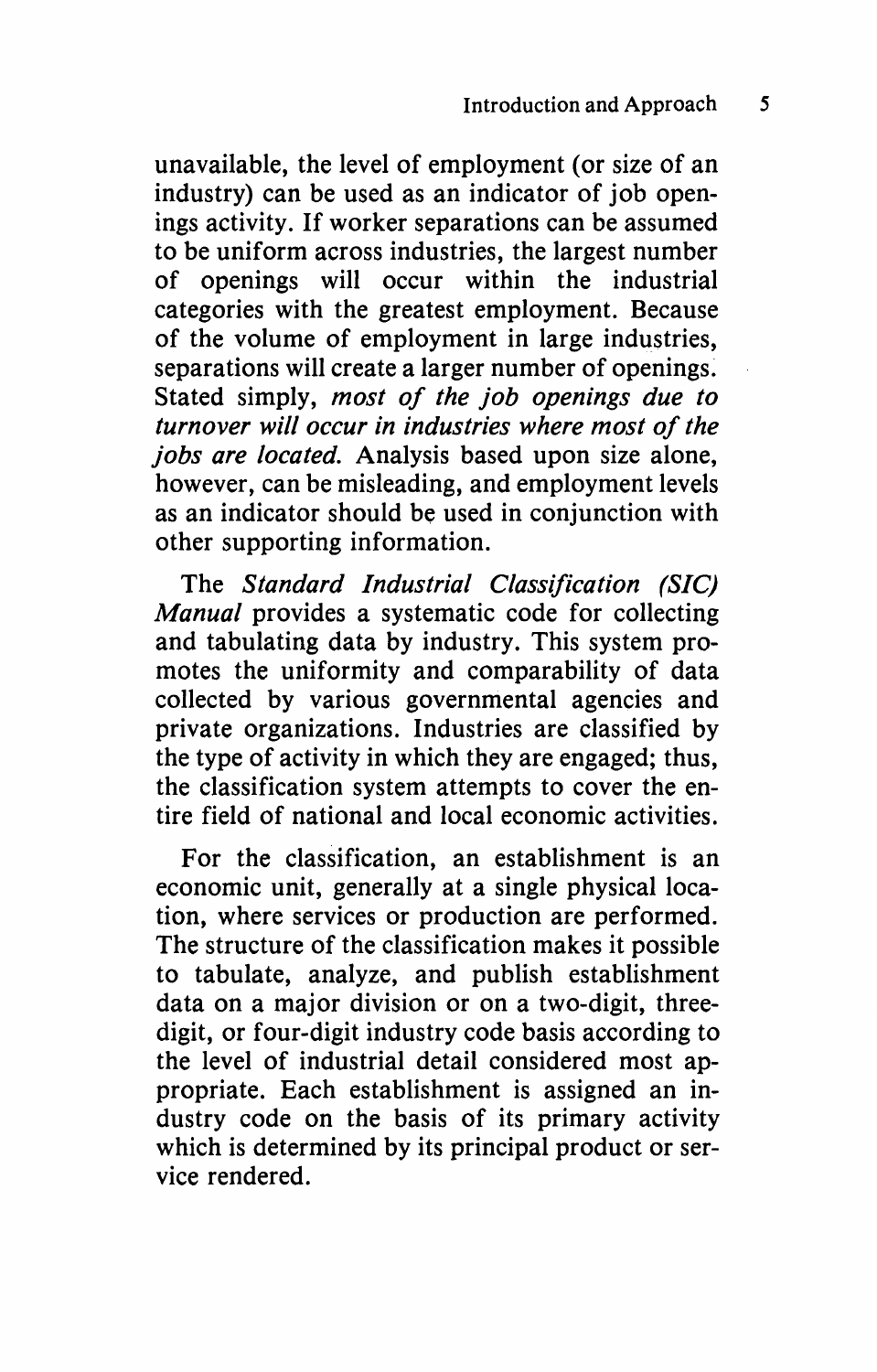The major divisions are as follows:

- Agriculture, Forestry and Fishing
- Mining
- Construction
- Manufacturing
- Transportation and Public Utilities
- Wholesale Trade
- Retail Trade
- Finance, Insurance and Real Estate
- Services
- Public Administration
- Nonclassifiable establishments

Within each division, industrial detail is further disaggregated, thereby increasing the specificity of coverage within the industry. For example, Elec trical and Electronic Equipment is classified as ma jor group 36 within the major division of Manufac turing. Within SIC 36 there exist listings of in dustries at <sup>a</sup> more specified level of detail. SIC 363, for example, is the industry group Household Ap pliances. Within SIC 363 are still more detailed in dustries; SIC 3634 is Electrical Housewares and Fans. The hierarchy begins at the major division level and proceeds to two-, three-, and four-digit categories based on increasing specificity.

Data on employment by industry are readily available for most local areas. Within the public employment service (ES), the ES-202 record of employees covered by unemployment insurance provides <sup>a</sup> timely count of payroll employment by detailed industrial category within each state and county. In addition, the Current Employment Statistics survey (or 790 Program) operated by the ES estimates the number of employees on nonagricultural payrolls each month in each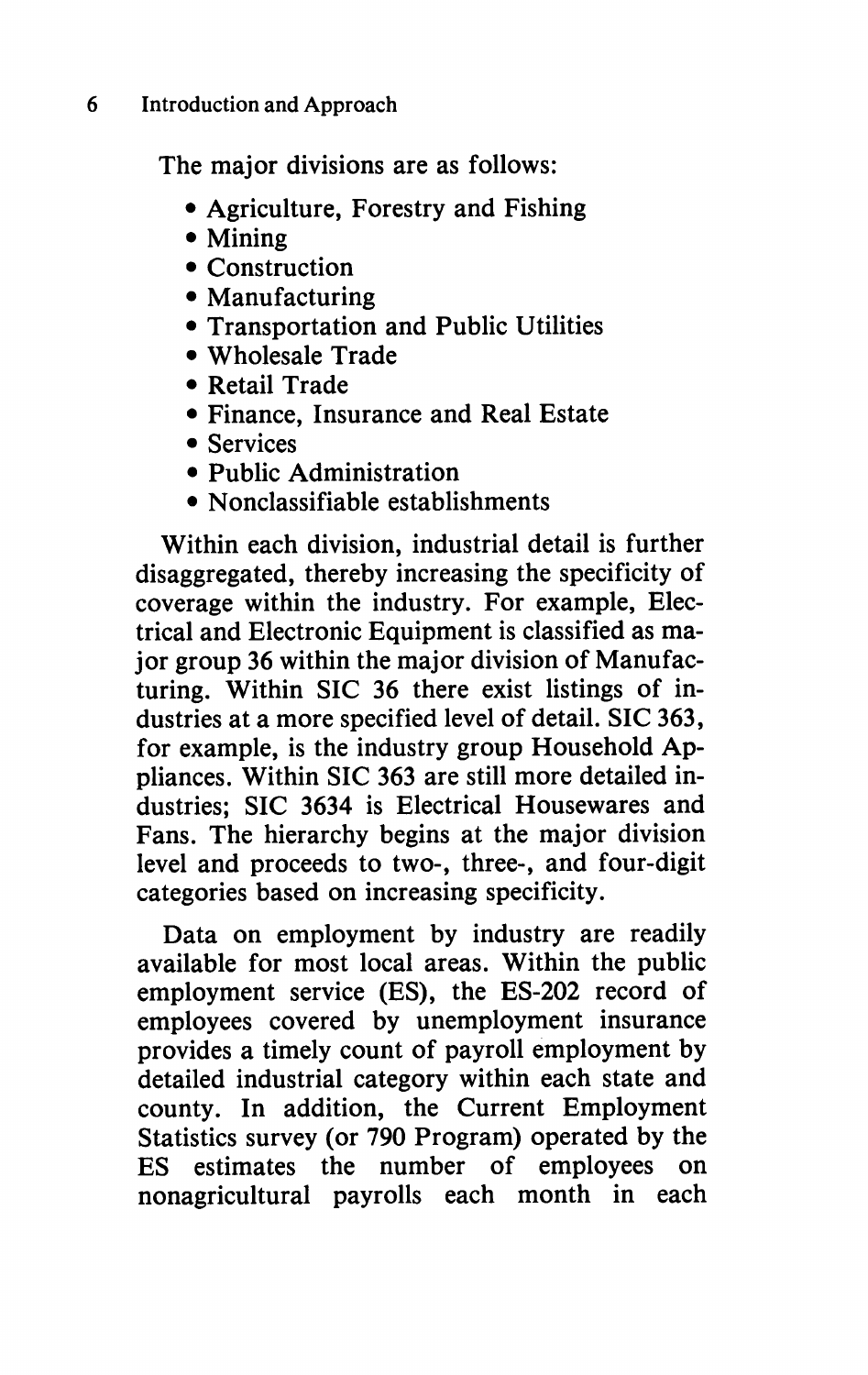7

metropolitan area. Local industrial employment is recorded and published by several other resource agencies, including the U.S. Bureau of the Census and the Bureau of Economic Analysis, as well as many others.

(3) *Changes in employment* among different in dustries can provide <sup>a</sup> valuable indication of job openings activity in two ways. Obviously, net addi tions to employment evidence job openings within the industry. By monitoring employment changes, it is possible to identify industries in which new jobs are being added to the employment pool.

A second way in which this information is <sup>a</sup> useful indicator is that it contributes to identifica tion of the direction of change of an industry's employment level and new hire rate. The employ ment level and new hire data are indicators of job openings activity, but they are measured for static moments in time. Data collection and dissemina tion take time. It may be feared that, by the time the data are actually in-hand, they may have become out-of-date and no longer represent an in dustry's current activity. Still, since up-to-theminute data are unavailable, past and projected employment trends provide an understanding of whether an industry is generally advancing or declining. Recognizing the direction of change helps anticipate whether the number of job openings is expanding o<sup>r</sup> contracting within an industry. In addition to historical time series, projections of future employment by industry are regularly pro duced by the ES for each state and major area.

(4) *The number of local establishments* (firms) in different industrial categories can be <sup>a</sup> useful in dicator supplementing other information on job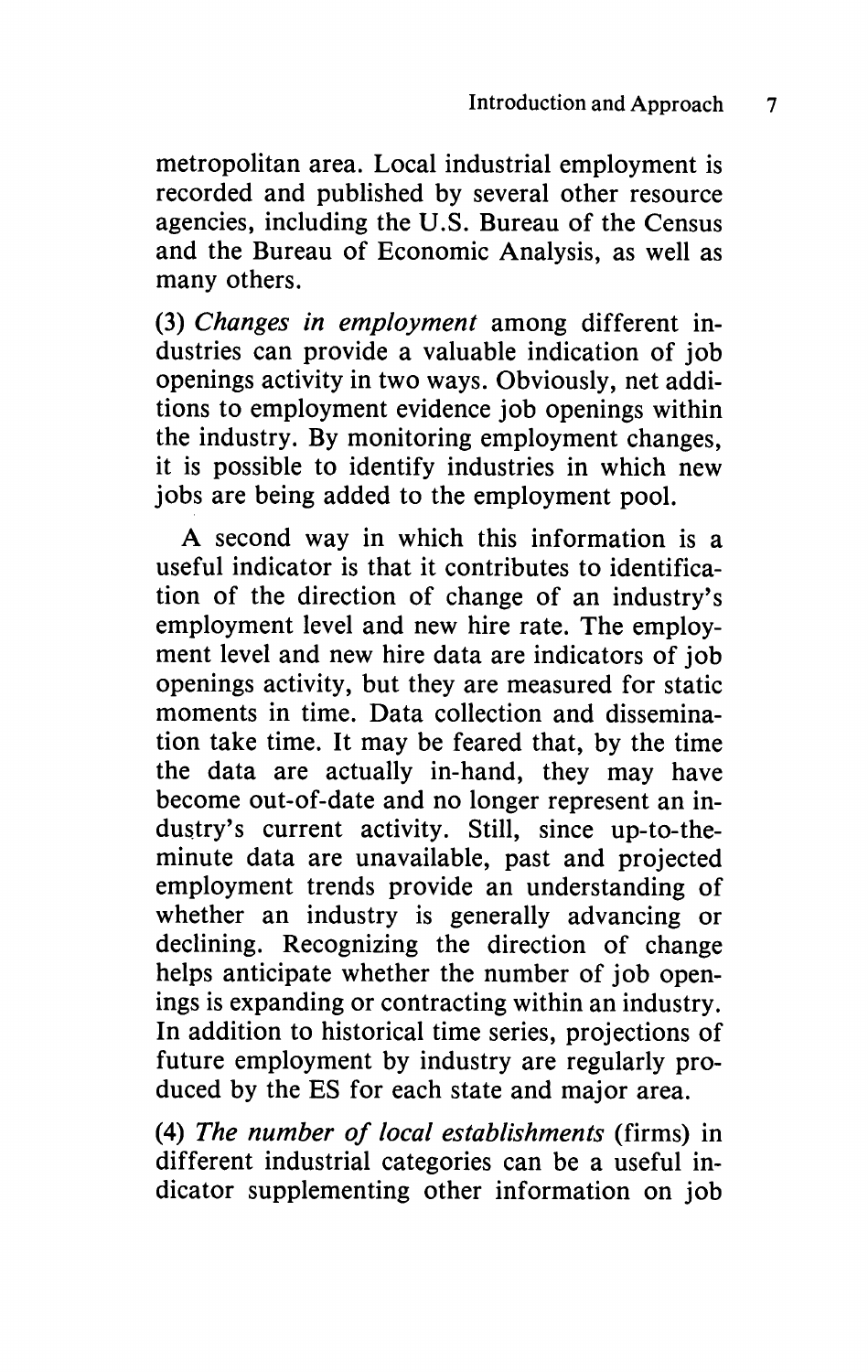#### <sup>8</sup> Introduction and Approach

openings activity. New hires and employment levels provide measures of the volume of job openings but do not lend insight into the nature of their hir ing activities. Examining the number of establishments along with their levels of employ ment can pinpoint the industrial identification and concentration of large and small employers. This distinction is critical, since larger employers may have different hiring patterns and employment needs than smaller employers.

Data on the number of employing establishments, like employment data, are available from the ES as well as from other government agency sources. The ES-202 record provides <sup>a</sup> count of establishments reporting employment covered by unemployment insurance and can pro vide the number of establishments by size of employment. In addition, several sources available from the U.S. Bureau of the Census provide infor mation on the number and size of employers in separate industry categories.

#### **Analytical Process**

The following analytical constructs provide (1) <sup>a</sup> sequen tial organization and (2) an analytical framework for using available labor market information (LMI) to identify poten tial job openings. Basically, the analysis of job opportunities proceeds from industries to occupations, using growth and replacement needs as signals indicating where openings can be expected. Since jobs originate from economic activity, the job search process begins by isolating the key industries in which, based on the analysis of available LMI, possibilities of job openings seem most likely. The key industries are those industries with the larger growth and replacement needs. Then, with specific key industries in mind, LMI can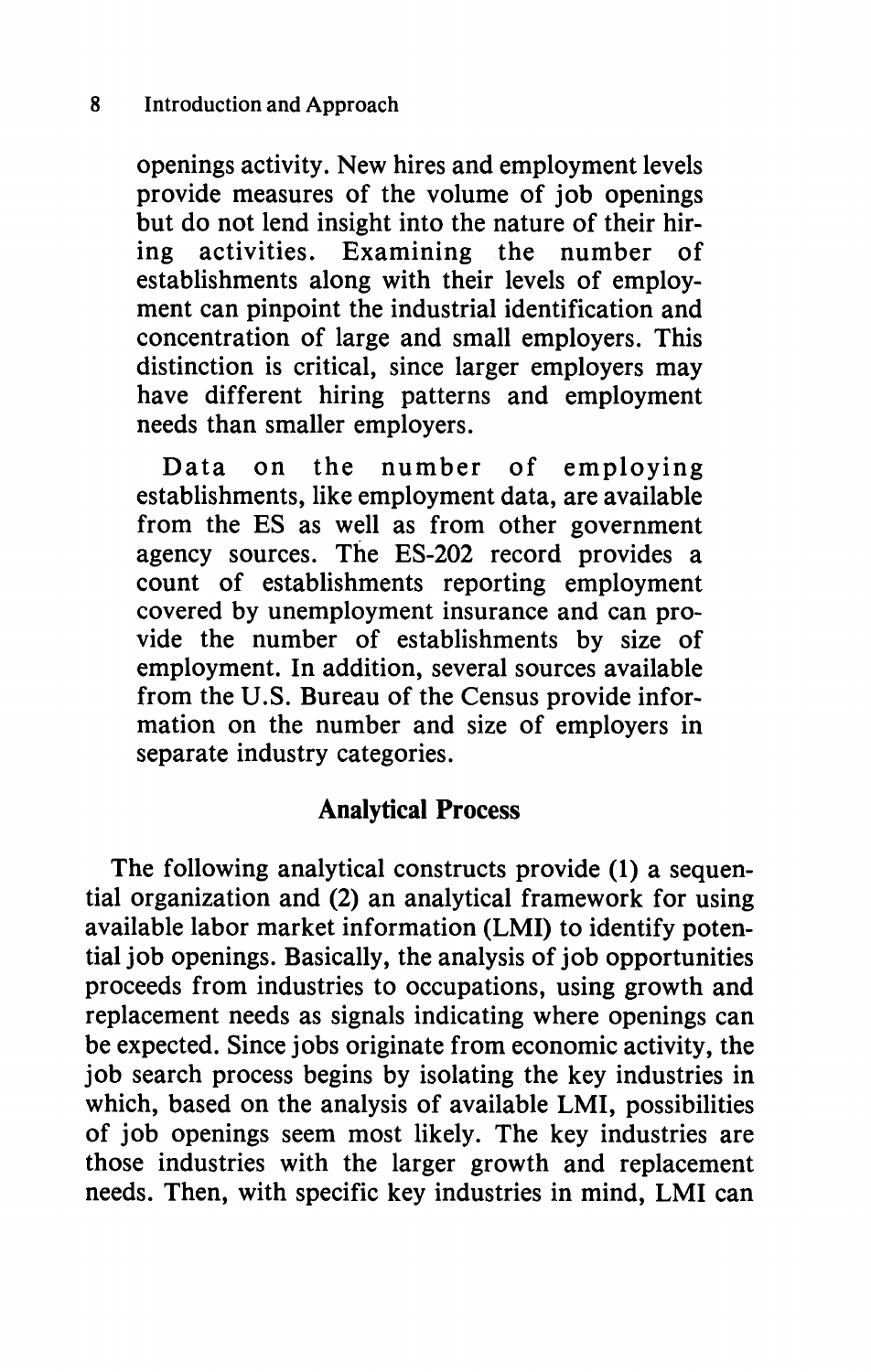be used to search for jobs among the occupations associated with employment in those industries. Again, growth and replacement needs are indicators for analyzing occupations and identifying areas where job openings seem likely. As with industries, the prospects for openings in some occupations will be greater than in others.

Having identified industries and related occupations where job openings seem most likely, the background is established for measuring job quality and placement poten tial and for contacting related employers. Measuring job quality and placement potential involves collecting available LMI on training and education requirements, expected wage rates, and the potential supply of workers available to com pete for those openings. With this more comprehensive view of potential job openings, employers may then be contacted in order to verify the anticipated opportunities in each oc cupational area. The industrial identification of key leading industries serves as <sup>a</sup> guide to those employers in which openings are expected to exist.

A more detailed examination of the use of available LMI to identify job openings is covered in the following chapters, but figure 1-1, "Labor Market Analytical Process," and the accompanying narrative outline the suggested procedure for identifying local job opportunities.

## *Step 1. Identify the geographic labor market*

The initial step in the job identification process involves identifying the geographic jurisdiction of the local labor market. While the area of immediate interest may be <sup>a</sup> cen tral city o<sup>r</sup> county, identifying and understanding job oppo<sup>r</sup> tunities can only be undertaken within the larger context of the geography of economic activity that generates employ ment. With few exceptions, that economic activity is con tained in a geographic area somewhat larger than the city o<sup>r</sup>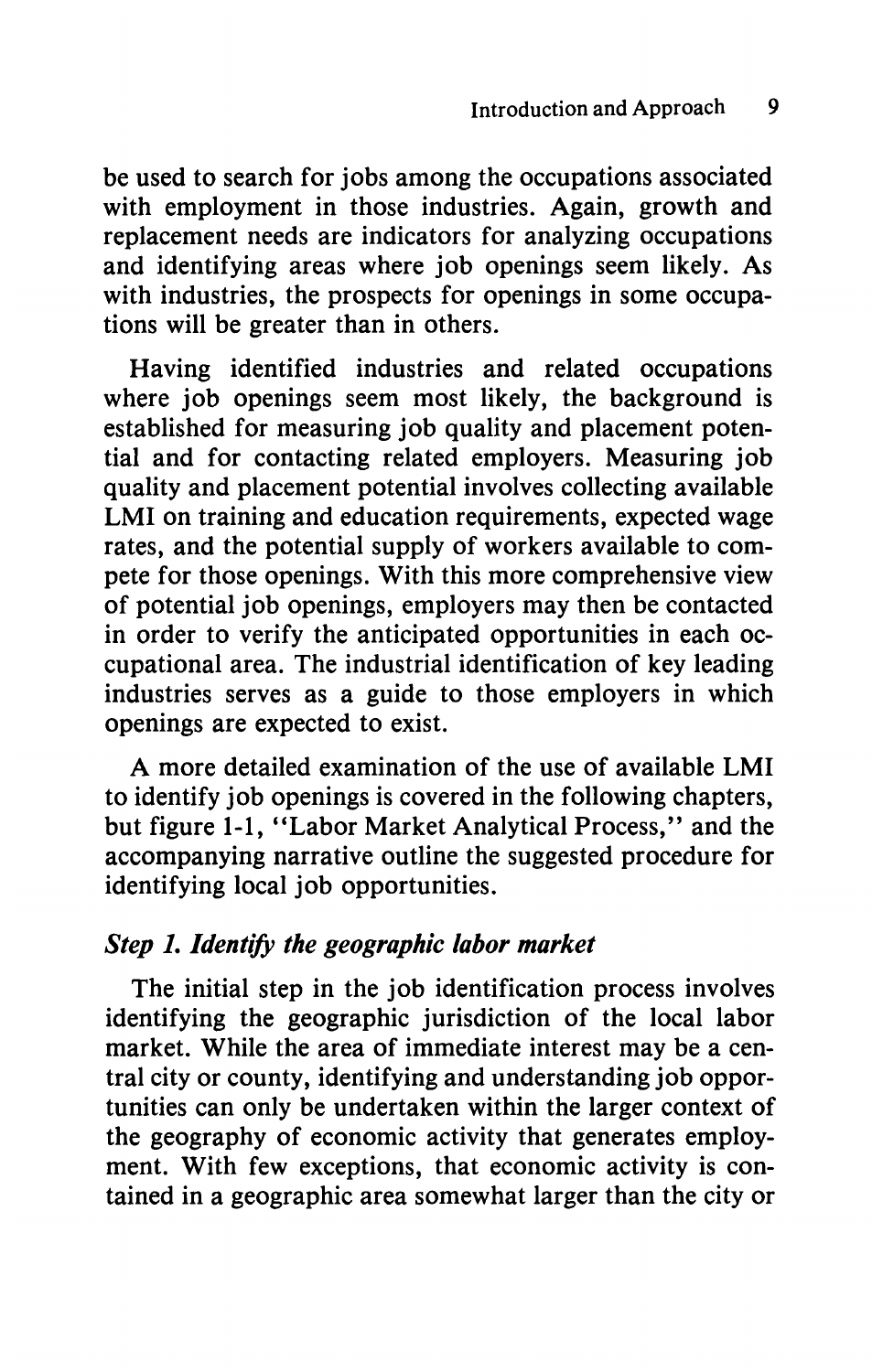## 10 Introduction and Approach

#### **Figure 1-1 Labor Market Analytical Process**

|         | <b>Activity</b>                                                   | <b>Key Elements of Activity</b>                                                                                                                              |
|---------|-------------------------------------------------------------------|--------------------------------------------------------------------------------------------------------------------------------------------------------------|
| Step 1  | identify geographic<br>labor market                               | • determine the political or economic jurisdiction<br>• consider all significant pockets of job opportunity                                                  |
| Step 2  | identify industrial<br>structure of employment                    | · identify industrial composition<br>• identify employment levels of industries<br>· identify firms, employment class size                                   |
| Step 3  | analyze historical<br>employment trends                           | • identify past patterns of growth (long term)<br>· identify recent historical trends in employment                                                          |
| Step 4  | interpret current<br>economic conditions                          | • examine current industrial indicators of<br>performance<br>• compare employment levels with labor force<br>participation                                   |
| Step 5  | inspect other current<br>labor market indicators                  | • examine local job openings data<br>• examine other local wage and hiring information                                                                       |
| Step 6  | incorporate employment<br>projections                             | • examine absolute growth and decline projections<br>• examine percent changes in projected employment                                                       |
| Step 7  | rank local industries<br>based on employment<br>potential         | • use the industrial evaluation model<br>• identify specific two- and three-digit growth<br>industries                                                       |
| Step 8  | identify local<br>employers                                       | • identify local employer names by SIC industry<br>category                                                                                                  |
| Step 9  | analyze the occupational<br>composition of selected<br>industries | • identify occupational staffing pattern of key<br>selected industries<br>examine employment distribution among<br>occupations                               |
| Step 10 | analyze occupational<br>projections                               | • examine absolute projected employment increases<br>• examine percent increases in projected<br>employment                                                  |
| Step 11 | consider job<br>quality                                           | • identify qualitative aspects of an occupation<br>• consider skill transferability, job duties, wages and<br>hours, working conditions, hiring requirements |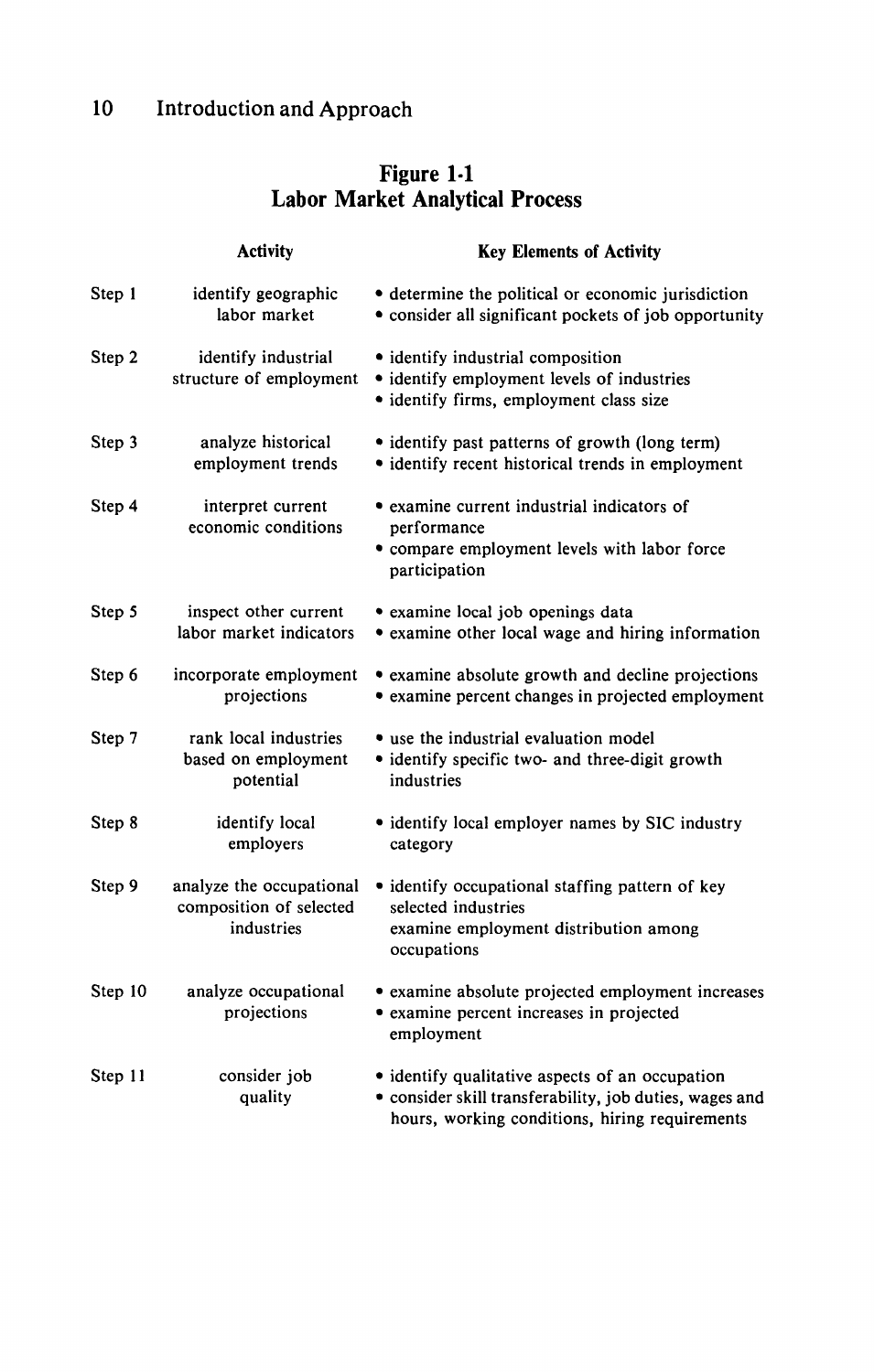county. It is important not to stratify the geographic area too narrowly, since it is possible to exclude important com ponents contributing to employment and providing job op portunities.

The labor market area (LMA) and the metropolitan statistical area (MSA) are premised on concepts of economic activity and are logical geographic building blocks for labor market analysis. Both the LMA and MSA are defined by the relationship between place of residence and place of work of the labor force. The primary consideration involves the abili ty of workers to accept new jobs without the necessity of changing residences o<sup>r</sup> incurring unreasonable commuting distances. To avoid fragmented, incomplete interpretations of job activity, analysis should, as <sup>a</sup> rule, first be conducted at the LMA o<sup>r</sup> MSA geographic level. Then, analysis for smaller jurisdictions can be performed within that context.

### *Step 2. Identify the industrial structure of employment*

Having identified the geographic area for analysis, the job identification process turns to gaining familiarity with (1) the industrial composition of the area, (2) employment levels among industries, and (3) employers among in dustries. The size of an industry and the number of employers within an industry can serve as an initial guide to key industries, since openings created by labor turnover and worker separations will occur within all industries. If separa tion rates are uniform across industry classifications, the largest number of openings should occur within the largest industrial categories (those with the highest employment levels). Because of the volume of employment in large in dustries, separations will create <sup>a</sup> large number of openings. From that view, large industries, o<sup>r</sup> industries with large establishments, can be considered key leading industries.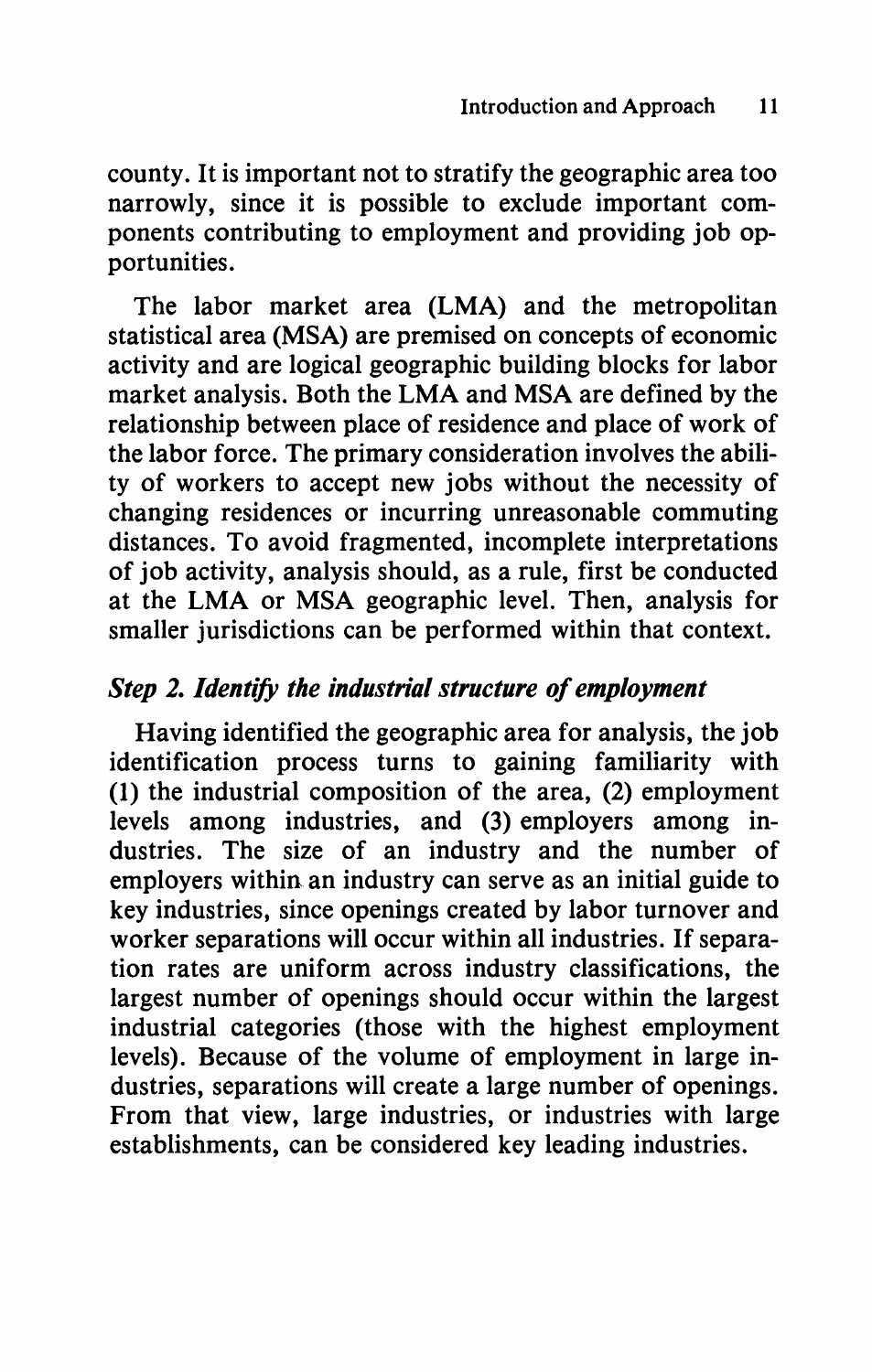## *Step 3. Analyze historical employment trends*

After the user becomes familiar with the current structure of local industrial employment, the next step in the search for employment potential focuses on growth and growth trends. Specifically, it is important to know where growth has occurred in the past for purposes of understanding o<sup>r</sup> projecting continued growth trends. Base and target years selected for this analysis are those that seem to best fit the trend of total industrial employment over the past five o<sup>r</sup> so years. Then, simple calculations identify the absolute and percentage change in employment by industry. By examining the historical trends of each industry's employment, it is possible to identify industries that have experienced the greatest absolute growth o<sup>r</sup> the fastest rise (percentage in crease) in employment. Similarly, industries are identified which have large numbers of employees, yet are actually declining.

#### *Step 4. Interpret current economic conditions of area industries*

Although it is necessary to identify industries that have grown in the past, it is equally important to determine how those industries are functioning in the more recent time period. A good place to begin is with the state o<sup>r</sup> local *Labor Market Information Newsletter* published by the local ES. The newsletter provides <sup>a</sup> narrative analysis of Current Employment Statistics (CES) data on employment trends and the number of nonagricultural wage and salary jobs by major two-digit (SIC) industry. Through <sup>a</sup> comparison of the figures for the recent month and for the same month in the previous year, it provides insight into how industry employment has expanded o<sup>r</sup> contracted over the past year. Also included in the newsletter are CES data on average earnings and average hours worked, which, when tracked over several months, can be good leading indicators of the growth o<sup>r</sup> decline of an industry.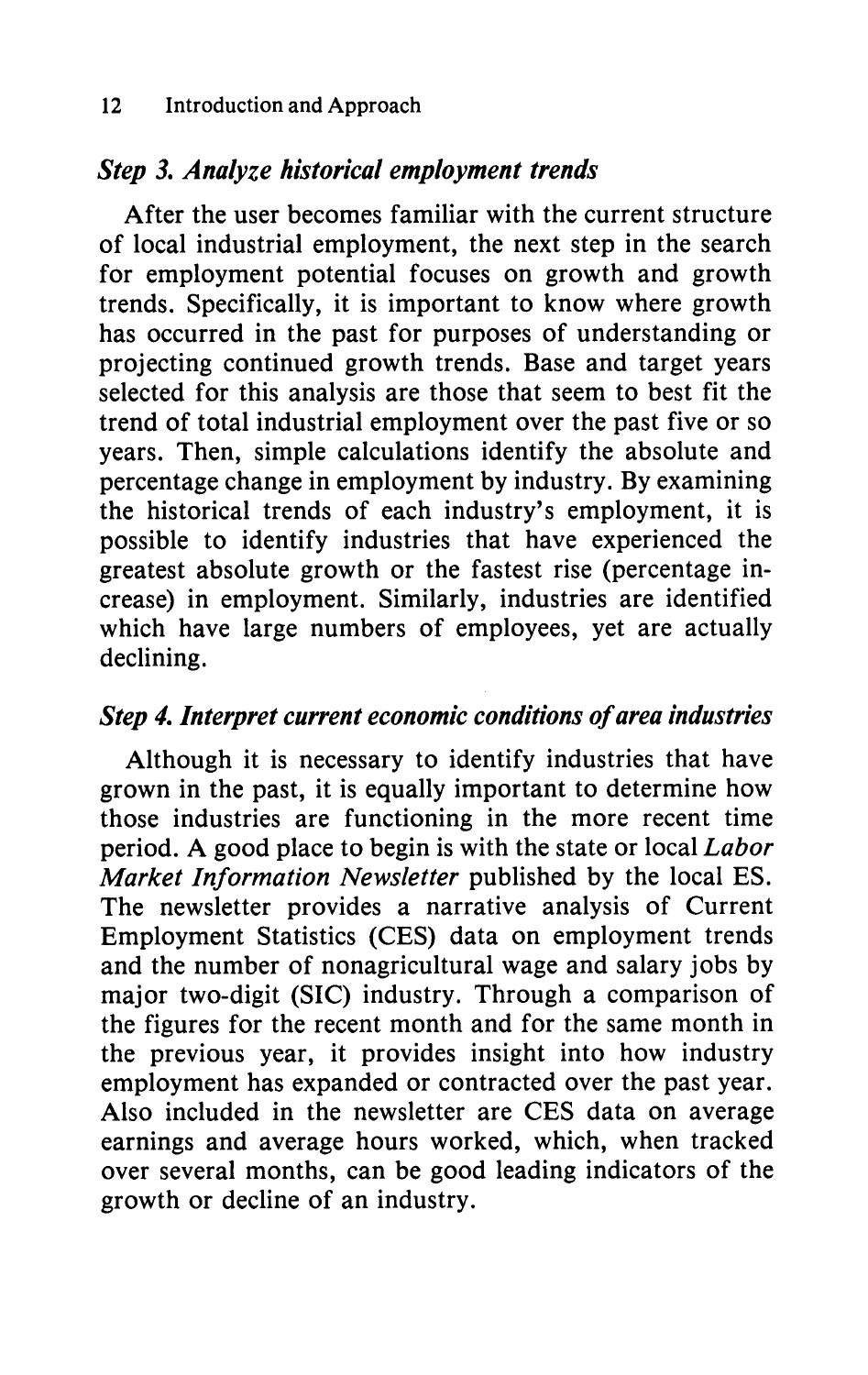#### *Step* 5. *Inspect other current labor market indicators*

There are other valuable data items, such as employment service job openings, for examining recent industrial trends. It is valuable to examine the ESARS (Employment Security Automated Reporting System) tables to identify current openings registered by industry to determine if there is an ex pressed demand for workers in those industries.

#### *Step 6. Incorporate employment projections in the analysis*

After examining the current industrial structure and recent and historical trends by industry, inspecting industry employment projections provides <sup>a</sup> future perspective of the industrial structure. Employment projections show employ ment data by industry for <sup>a</sup> base year, <sup>a</sup> current estimated year, and <sup>a</sup> target year so that it is possible to calculate ab solute and percentage change, and, thereby, identify where the greatest amount of industrial growth is expected to oc cur. Another valuable source for understanding industrial projections is the *Industrial Outlook Handbook,* which pro vides <sup>a</sup> compact survey of U.S. industries and an overview of domestic and international developments which will in fluence their growth potential.

#### *Step 7. Rank local industries according to their employment potential*

The process in steps 1 through 6 above leads to the na<sup>r</sup> rowing of an expansive local industrial structure to <sup>a</sup> few key industries which are more easily analyzed. This narrowing process continues to <sup>a</sup> finer level of industrial detail so that the final result is the identification of specific three- o<sup>r</sup> fourdigit SIC code industries which have exhibited past growth and are projected to continue growing.

*In an analysis of the available local LMI, there normally mil be a limited number of industries that consistently stand*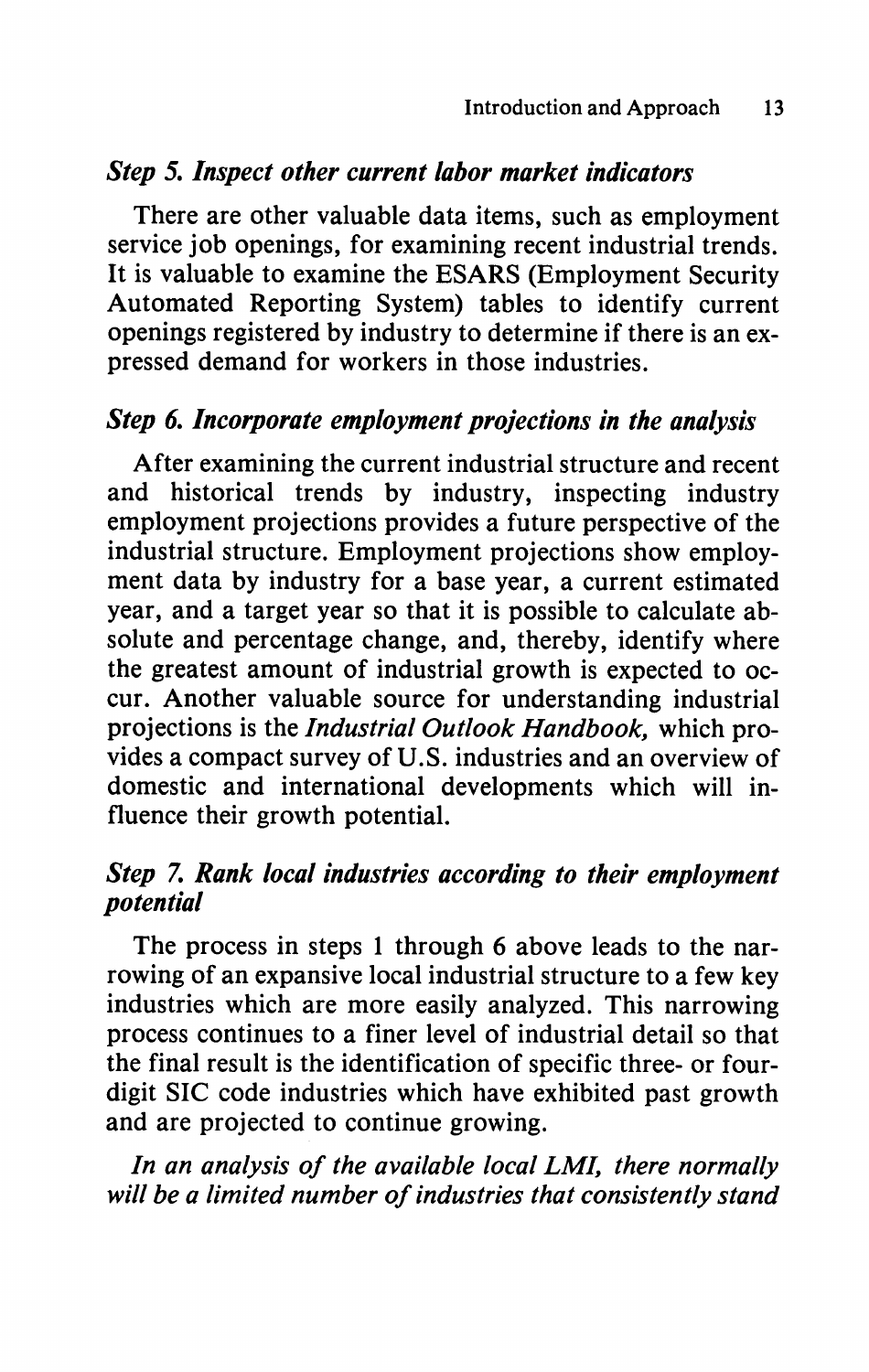*out as healthy with good employment growth potential.*  Replacement needs must also be considered, but data on localized replacement needs are not generally available (ex cept for special studies). For this reason, the discussion here is premised on the assumption that replacement needs occur uniformly across industries; thus, industry size can be used as a measure of replacement need, and large industries can be expected to experience a larger absolute volume of replacement need. Combining replacement information with growth data will highlight several key leading industries which exhibit the greatest potential for employment.

## *Step 8. Identify local employers*

After identifying specific four-digit industries with good growth potential, it is a simple task to refer to a local Direc tory of Manufacturers, Dun and Bradstreet listing of million dollar or middle-level firms, or a Chamber of Commerce listing of local manufacturers, to get names, addresses, and marketing scopes of individual firms within those industries. Integrating this statistical overview of the sources of in dustrial employment with a general understanding of the local employment structure, it is often more effective to con tact those firms first before expanding the analysis. Employer contact is essential because secondary data systems universally are restricted in the nature and degree of intensive, current information that can be collected through either a survey or administrative reporting process.

## *Step 9. Analyze the occupational composition of selected industries*

The next logical step, then, is to identify the occupations (in relative terms) that comprise the workforce of each selected industry. Again, the process of examining all the in dividual occupations within an industry will be aided by reviewing the available LMI and identifying those occupa tions that represent the greatest reasonable expectation for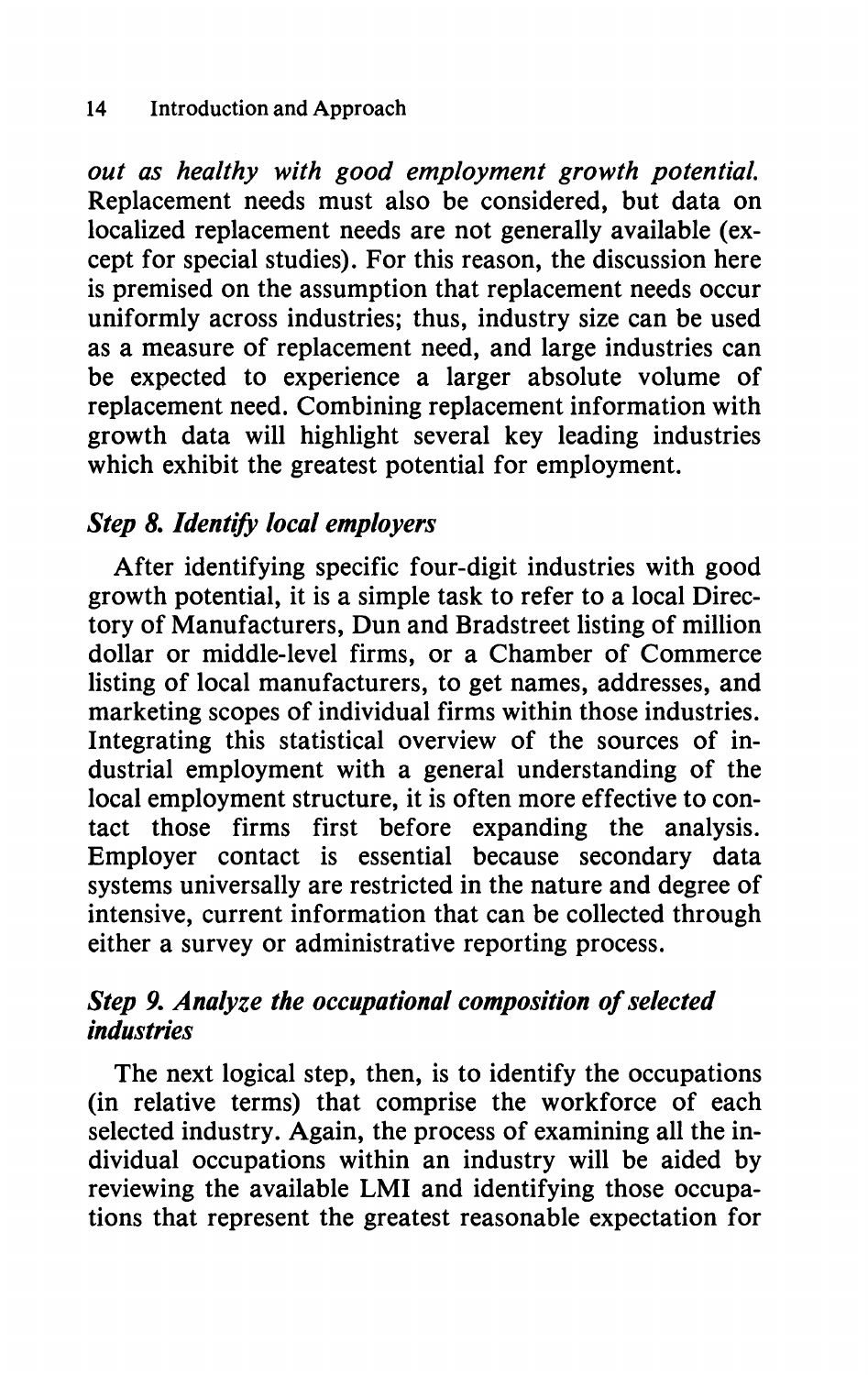employment. When performing <sup>a</sup> local area economic analysis, disproportionately greater attention must be paid to expanding occupations within expanding industries (all other factors considered equal). If industries within the local area are not expanding, then job stability becomes the primary criterion.

The questions that need to be answered concerning oc cupations are: (1) How many jobs are there in each occupa tion within the key industries? (2) What occupations have the largest number of jobs in those industries? and (3) In which occupations are future job opportunities most likely to occur? The occupational composition of employment within industries, taken from the Occupational Employment Statistics (OES) program, will help determine the occupa tions making up employment within <sup>a</sup> particular industry and their percentage distributions. Although data on in dustry staffing patterns are usually available at the state level only, it is feasible to apply those same staffing patterns to the local area. Staffing patterns provide percentage distributions of major occupational groups; thus, it is possible to identify the most commonly reported occupations within the in dustry. In other words, some percentage of all the local firms within an industry will report jobs in similar occupational categories. This information, coupled with staffing pattern data, provides insight into the number of jobs within <sup>a</sup> given occupation in <sup>a</sup> given industry.

#### *Step 10. Analyze occupational projections*

Occupational projections are invaluable in identifying growth occupations by industry. Although some states are still using census-based projections, many states now have projections available from the Occupational Employment Statistics (OES) survey program. These projections result from multiplying total employment projections (for an in dustry in a target year) by industrial staffing ratios. By using the Industry/Occupation (I-O) matrix to cross-tabulate in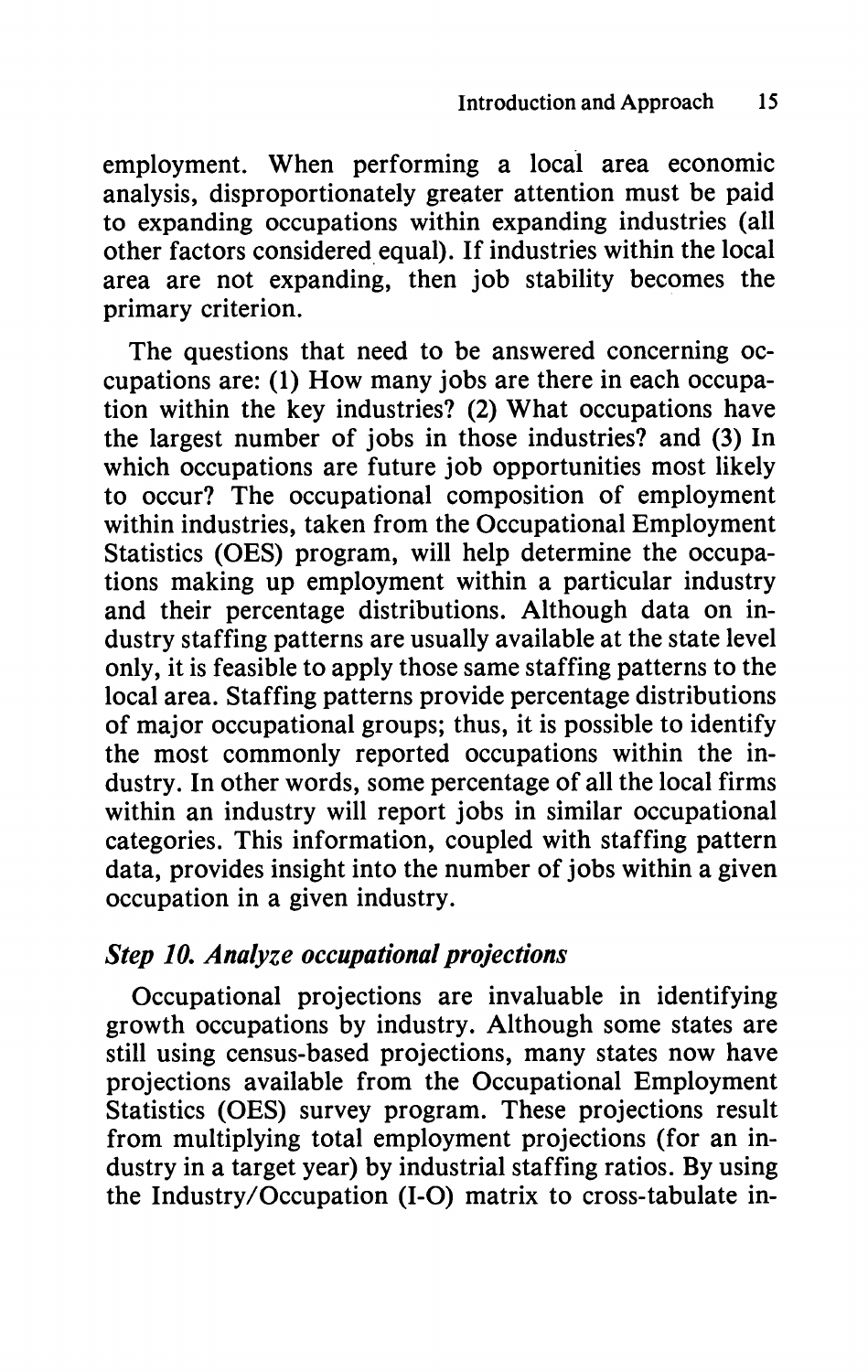dustrial employment estimates with occupational staffing patterns, it is possible to calculate the additional employ ment that will be necessary to satisfy occupational growth and replacement requirements.

# *Step 11. Consider job quality*

It is not sufficient, though, to restrict analysis to only the number of jobs within an occupation. Rather, to facilitate the best match between workers and jobs, it is necessary to assess the quality of available jobs. In training or counseling individuals for specific occupations, it is important to analyze the nature of a given job according to: (1) transferability of skills within an occupation; (2) job duties and functions; (3) basic hiring requirement (including ports of entry); (4) pay range or average wage rates; and (5) firm-specific training requirements of potential employees. The task of assessing the quality of occupations becomes a two-fold process of reviewing and analyzing available LMI and gathering qualitative information through contacts with local employers.

The goal of identifying stable or expanding industries should always be kept in mind. Changes in economic trends or industrial structure, however, may require workers to transfer from one industry to another. By providing in dividuals with skills that are transferable among industries, there is greater probability that these workers will be able to achieve continuous employment.

The basic duties and functions associated with occupa tional categories can be obtained from any of the occupa tional classification manuals. The most detailed system is the *Dictionary of Occupational Titles (DOT).* The *DOT*  describes general tasks involved in the occupation, fields of specialization within an occupation, and identification of duties required of workers in this occupation. Another system is the *Standard Occupational Classification System (SOC).*